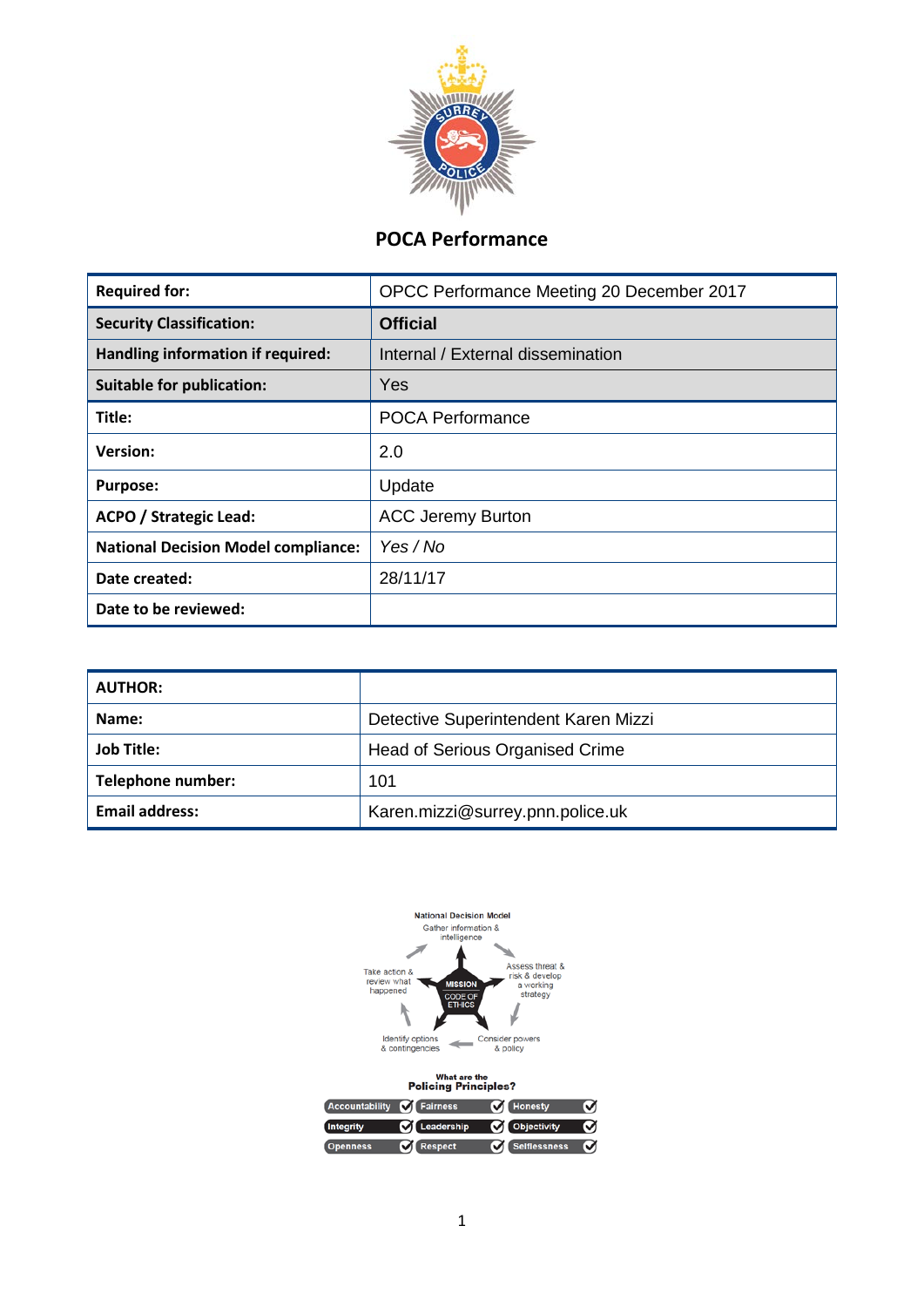#### **1. Purpose of Report:**

- **1.1.** The purpose of this paper is to provide an update to the PCC Management Meeting on the use of POCA funds received by Surrey Police, through the Asset Recovery Incentivisation Scheme (ARIS).
- **1.2.** ARIS was set up in 2006 and it replaced a previous Police Incentivisation Scheme which ran for two years from 2004. ARIS incentivises all law enforcement agencies. The Scheme is a mechanism for returning to law enforcement agencies, a proportion of the assets they recover. The objective of the incentive scheme is to provide law enforcement agencies with incentives to boost asset recovery as a contribution to reducing crime and delivering justice by giving them a direct stake in the proceeds they generate from that work. Although primarily aimed at driving up asset recovery performance, the money returned is not ring-fenced and can be used for a number of purposes in the context of reducing harm; including community project funding.

## **2. Background**

- **2.1.** The Proceeds of Crime Act was introduced in 2002 which provides for the cash forfeiture, confiscation and civil recovery of proceeds from crime, the Act also contains the principal money laundering legislation.
- **2.2.** The Act covers a number matters of UK law on proceed of crime issues including confiscation orders against convicted individuals, civil recovery of proceeds of crime from un-convicted individuals, taxation of profits generated from crime, UK anti-money laundering legislation, powers of investigation into suspected proceeds of crime offences and international co-operation by UK law enforcement agencies against money laundering.
- **2.3.** POCA funding is managed by the Home Office through ARIS, whereby law enforcement agencies get back a percentage of criminal finances they seize through Cash Forfeitures, Confiscation Orders obtained under the Proceeds of Crime Act 2002, together with monies from referrals for civil recovery.
- **2.4.** The Force receives 50% of cash forfeitures and 18.75% of confiscation orders fulfilled. The total of the receipt due is then top sliced by 3% to be invested into Home Office national capabilities, in order to benefit the entire asset recovery community. Civil recovery referrals are paid at 25%, net of deductions for receiver's costs.
- **2.5.** The income stream from POCA is unpredictable, over the past eight years, Surrey Police has received an average of £294k per annum.
- **2.6.** The current Home Office guidance states use of ARIS money is a matter for each agency. Due to the inconsistent nature of ARIS income, ministers were reluctant to lay down specific guidance on its use. Ministers expressed a wish to see ARIS money reinvested in asset recovery work to drive up performance and where appropriate, to fund local crime fighting priorities for the benefit of the community. Any expenditure that can show that it will benefit asset recovery performance or result in crime reduction or benefit the community would be acceptable. The Scheme has been monitored every year and the results show that over 90% of ARIS money is re-invested in asset recovery work such as recruitment of financial investigators and the balance is spent on police operations and community projects.
- **2.7.** The majority of this money, (£210k for 2017/18) has been used to pay for the salaries of 5 Surrey Police Economic Crime Unit (ECU) Financial Investigators. Between 2011 and 2015, an additional £200k (£50k per annum) was used to pay for temporary ECU Financial Intelligence Officers (FIO's). In addition to supporting these posts, POCA income has also supported the corporate budget in the past, this was withdrawn in 2016/17.
- **2.8.** For three years from 2011/2012, the POCA Cash for Communities scheme ran and made sixteen payments totalling £60k to support community initiatives that reduced crime, reduced fear of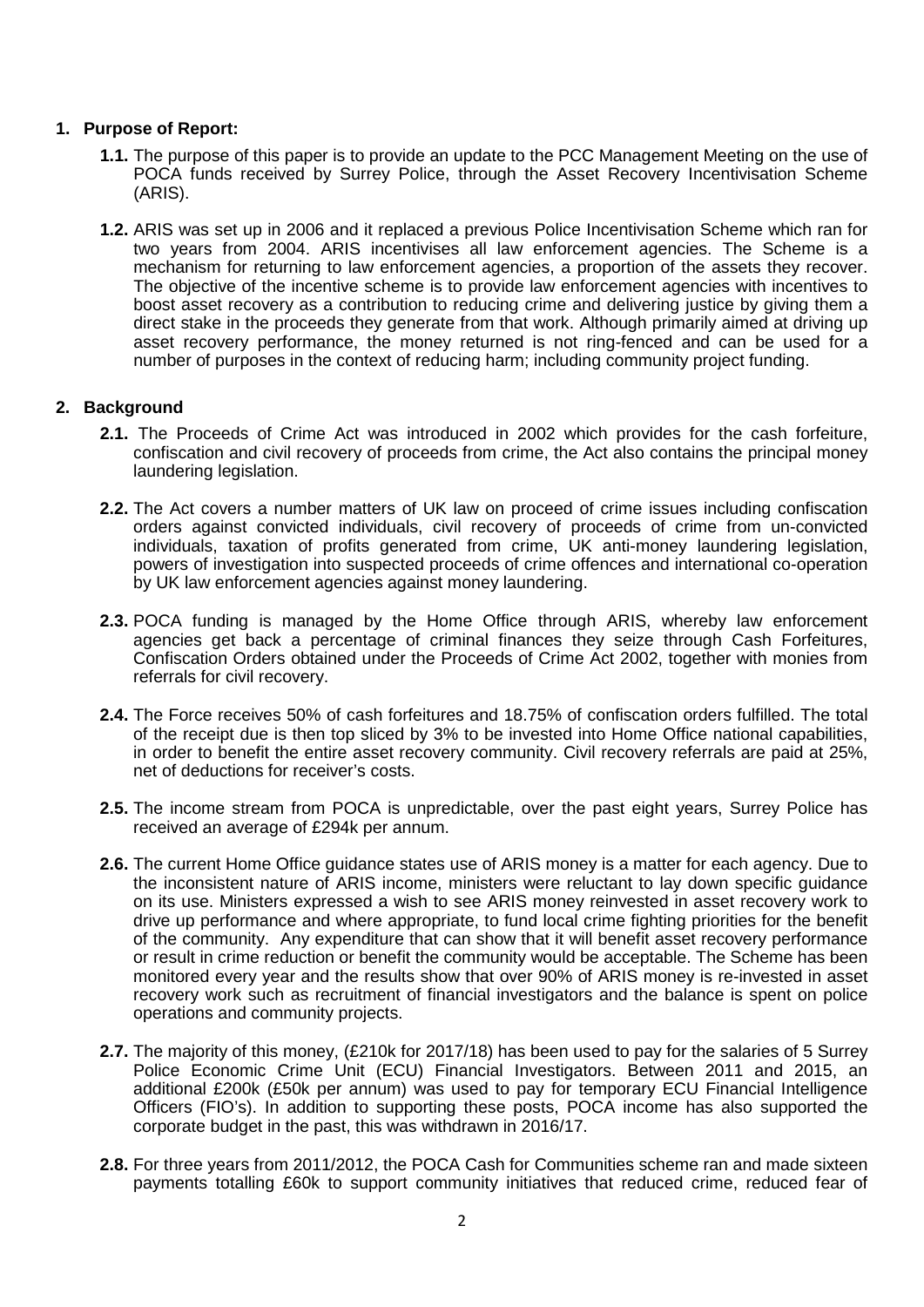crime, helped combat anti-social behaviour or complemented local policing priorities. The last grant scheme was in 2013 as the Office of the PCC took on this responsibility and employed the Community Safety Fund to meet these bids.

**2.9.** The approval of POCA funding is managed within the Force by the Head of Finance and ACC Specialist Crime, with a statement of performance being reported to the PCC. The Head of Finance completes an annual Home Office monitoring form, confirming the amount of ARIS money received for the year and how this has been spent.

#### **3. Current Performance**

- **3.1.** For the last financial year (2016/2017), Surrey Police obtained x 56 POCA Confiscation orders totalling <br>for this amount £576.908.34 was payable as compensation to victims £2.726.022.31. Of this amount £576,908.34 was payable as compensation to victims and represented a 79% vs 21% split in favour of confiscation.
- **3.2.** This financial year (1/4/2017 onwards) Surrey Police have obtained x 24 POCA Confiscation orders totalling £1,437,787.69. Of this amount £968,845.78 is payable as compensation to victims and to confirm, when these orders are paid to HMCTS, Surrey Police will only receive ARIS at 18.75% on the difference between confiscation and compensation i.e. £468,941.90.

## **4. Finance**

**4.1.** POCA funding is paid to the force quarterly in arrears by the Home Office. The table below shows the total funding received over the past eight years. The annual average over the period was £294k; this reduces to £257k excluding 2013/14 which was an unusually high year.

| <b>Average Income</b> |           |
|-----------------------|-----------|
| Year                  | £         |
| 2016/17               | 400,766   |
| 2015/16               | 201,973   |
| 2014/15               | 240,434   |
| 2013/14               | 553,360   |
| 2012/13               | 230,844   |
| 2011/12               | 213,608   |
| 2010/11               | 155,617   |
| 2009/10               | 357,181   |
| <b>8 Year Total</b>   | 2,353,783 |
| 8 Year Average        | 294.223   |

# **Funding Received**

**4.2.** The table below shows how the funding has been allocated for 2017/18 and over the past four years